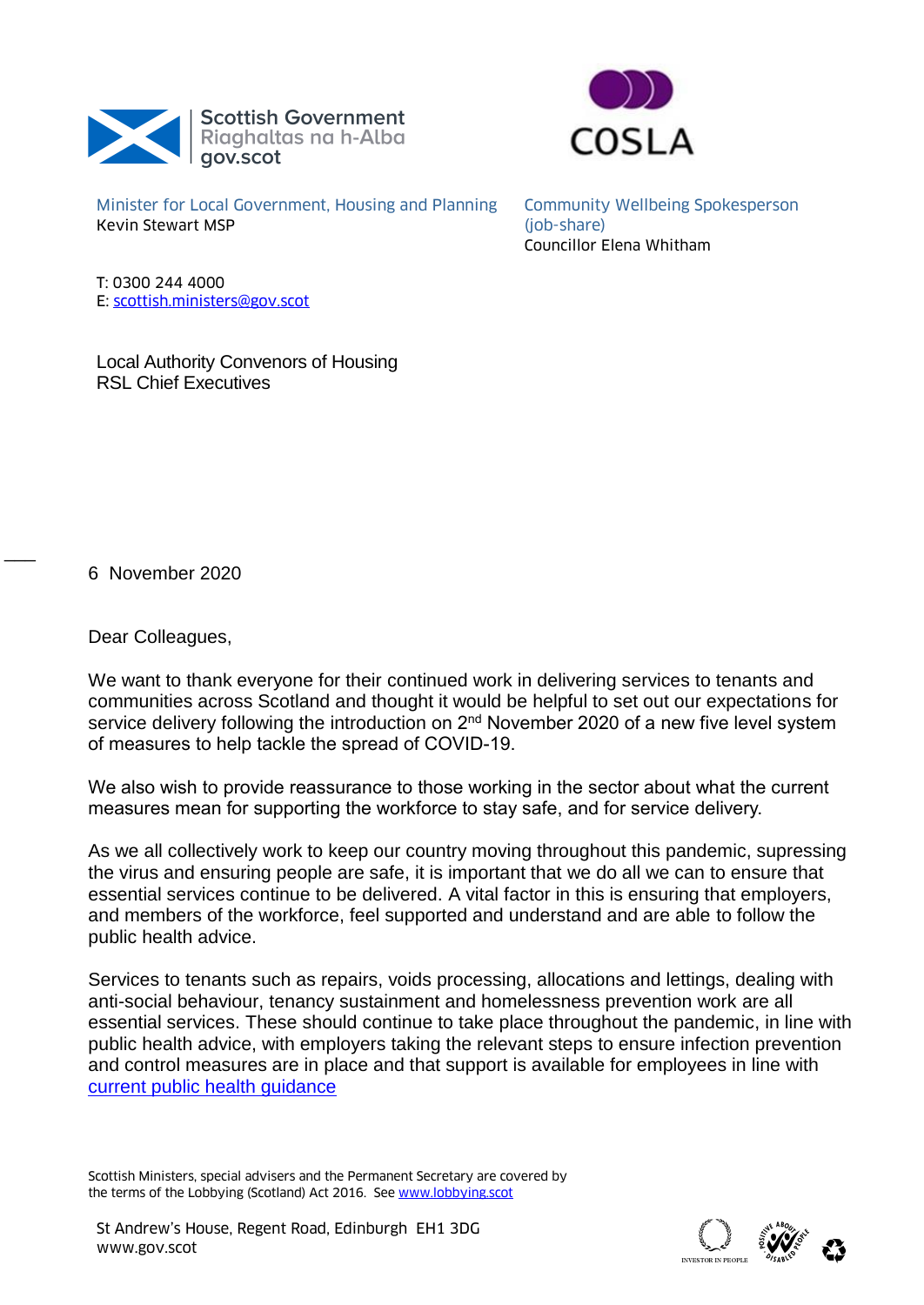We know that the work of the Housing Sector Resilience Groups, in identifying and helping to resolve the challenges that the sector has, and continues to face in light of the pandemic, has been instrumental in developing safe practices and guidance for the housing sector.

We also recognise that delivering services in these unprecedented times presents considerable challenges and that the lessons learned from responding to the national lockdown in March can be used to help continue service delivery in a Covid-19 safe manner.

A link to the Guidance on Restarting Services can be found here: <https://www.sfha.co.uk/COVID-19-Briefings#Guide%20to%20Restarting%20Services>

At this time, it is particularly important to ensure the confidence of employees in taking forward the work required to ensure that allocations and voids processing continues following the introduction of the tiered system of measures, especially as we work towards increasing allocations to homeless households.

A link to the Safe Working In Void Properties guidance can be found here: <http://alacho.org/covid-19/>

Work can continue to be carried out in people's homes, provided that the tradesperson is well, is not showing COVID-19 symptoms and neither they nor any of their household are self-isolating. This covers tradespeople and professionals such as plumbers, electricians, surveyors, and home improvement services such as carpet and blind fitters.

Tradespersons can share vehicles for necessary work related travel only. Scottish Government safe operation of workplace guidance applies if you are travelling in a vehicle as part of your job or business and sets out the steps to be taken to reduce the risk of infection. [https://www.gov.scot/publications/coronavirus-covid-19-general-guidance-for-safer](https://www.gov.scot/publications/coronavirus-covid-19-general-guidance-for-safer-workplaces/pages/operational-guide-and-checklist/#traveltowork)[workplaces/pages/operational-guide-and-checklist/#traveltowork](https://www.gov.scot/publications/coronavirus-covid-19-general-guidance-for-safer-workplaces/pages/operational-guide-and-checklist/#traveltowork)

Professionals and trades who need to enter people's homes to facilitate a home move can also continue to do so as long the current public health and safe working guidance can be followed.

Scottish Government *[guidance on moving home](https://www.gov.scot/publications/coronavirus-covid-19-guidance-moving-home/)* has been updated to coincide with introduction of the five level system of coronavirus measures on  $2<sup>nd</sup>$  of November 2020.

All home moves are permitted, including mutual exchanges, provided they can be carried out safely. This guidance provides advice on how to do this. People can move home in all protection levels, and to and from areas with different levels, but landlords, letting agents and individuals may wish to consider whether they can postpone a move and related activities in areas subject to level 4 protections.

Relevant businesses can also continue to support people to move home in all protection levels, and should follow the [Scottish Government's latest guidance for employers and](https://www.gov.scot/publications/coronavirus-covid-19-business-and-social-distancing-guidance/)  [businesses on COVID-19.](https://www.gov.scot/publications/coronavirus-covid-19-business-and-social-distancing-guidance/)

The guidance on moving home sets out that tradespeople should seek to minimise contact with home occupiers at all times and follow government guidelines on physical distancing and the use of face coverings.

Scottish Ministers, special advisers and the Permanent Secretary are covered by the terms of the Lobbying (Scotland) Act 2016. See [www.lobbying.scot](http://www.lobbying.scot/)

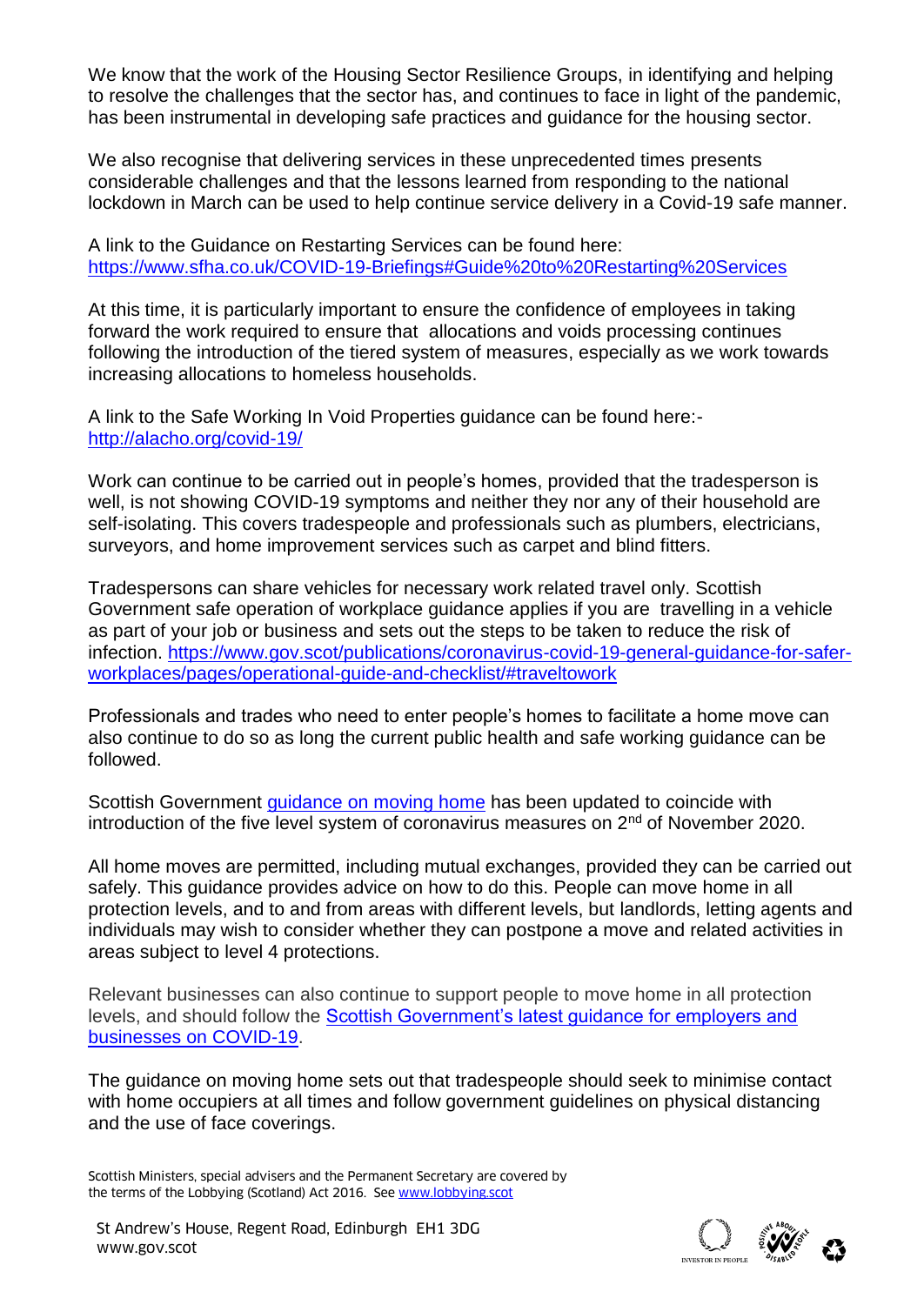We also recognise that there may be instances where maintaining physical distancing at all times is not possible for removal people moving items of furniture. It sets out that in those circumstances:

- Removal people should seek to minimise contact with home occupiers at all times and follow government guidelines on physical distancing and the use of face coverings
- Removal people should implement a "buddy" system and ensure that the same people work together when moving bulky items and furniture

People are asked to avoid asking friends or relatives from a different household to come into their home to help them move, where at all possible.

Where work can be undertaken while maintaining physical distancing this should remain the default although close working - with appropriate PPE use - can take place on-site, if necessary, subject to a risk assessment and the relevant safeguards being in place. Site Operating Guidance can be found on the Construction Scotland website here: [https://www.cs-ic.org/constructionscotland/resources/.](https://www.cs-ic.org/constructionscotland/resources/)

In addition to the above guidance, the Construction Industry Coronavirus Forum (CICV Forum), a collection of construction trade and professional bodies, have also been preparing material that will help businesses and customers to undertake domestic work safely. These can be found on the CICV Forum website here:<http://cicvforum.co.uk/>

We will continue to keep the guidance notes under review and update it as required throughout the pandemic. If you have any questions in relation to housing services then please direct them to Naeem Bhatti – [Naeem.bhatti@gov.scot](mailto:Naeem.bhatti@gov.scot)

The safety of our workforce, tenants and wider communities is an absolute priority at this time. We have set out guidance and advice, and made support available should it be required, for example if an employee shows symptoms of COVID-19 or is a contact and must self- isolate. We understand the anxiety that everyone is facing just now, and that this may be greater for those working in public facing roles.

Recognising that the current situation continues to unfold we recognise the need to continue to respond as and when any new developments arise. It may become necessary at some point to move beyond the five levels of protection and pause some housing related activity for a short period of time to manage the spread of COVID-19. While this is not the current situation, we will let you know if this has to happen.

We hope you find the content of this letter helpful and we thank you again for all that you and your colleagues are doing in keeping our country safe and moving during these difficult time.

 $\mathbb{Z}$ 

Scottish Ministers, special advisers and the Permanent Secretary are covered by **KEVIN STEWART COUNCILLOR ELENA WHITHAM**  Minister for Local Government, Housing **Community Wellbeing** and Planning and Planning and Planning Spokesperson (job-share) Scottish Government COSLA

Corable

the terms of the Lobbying (Scotland) Act 2016. See [www.lobbying.scot](http://www.lobbying.scot/)

St Andrew's House, Regent Road, Edinburgh EH1 3DG<br>www.gov.scot www.gov.scot